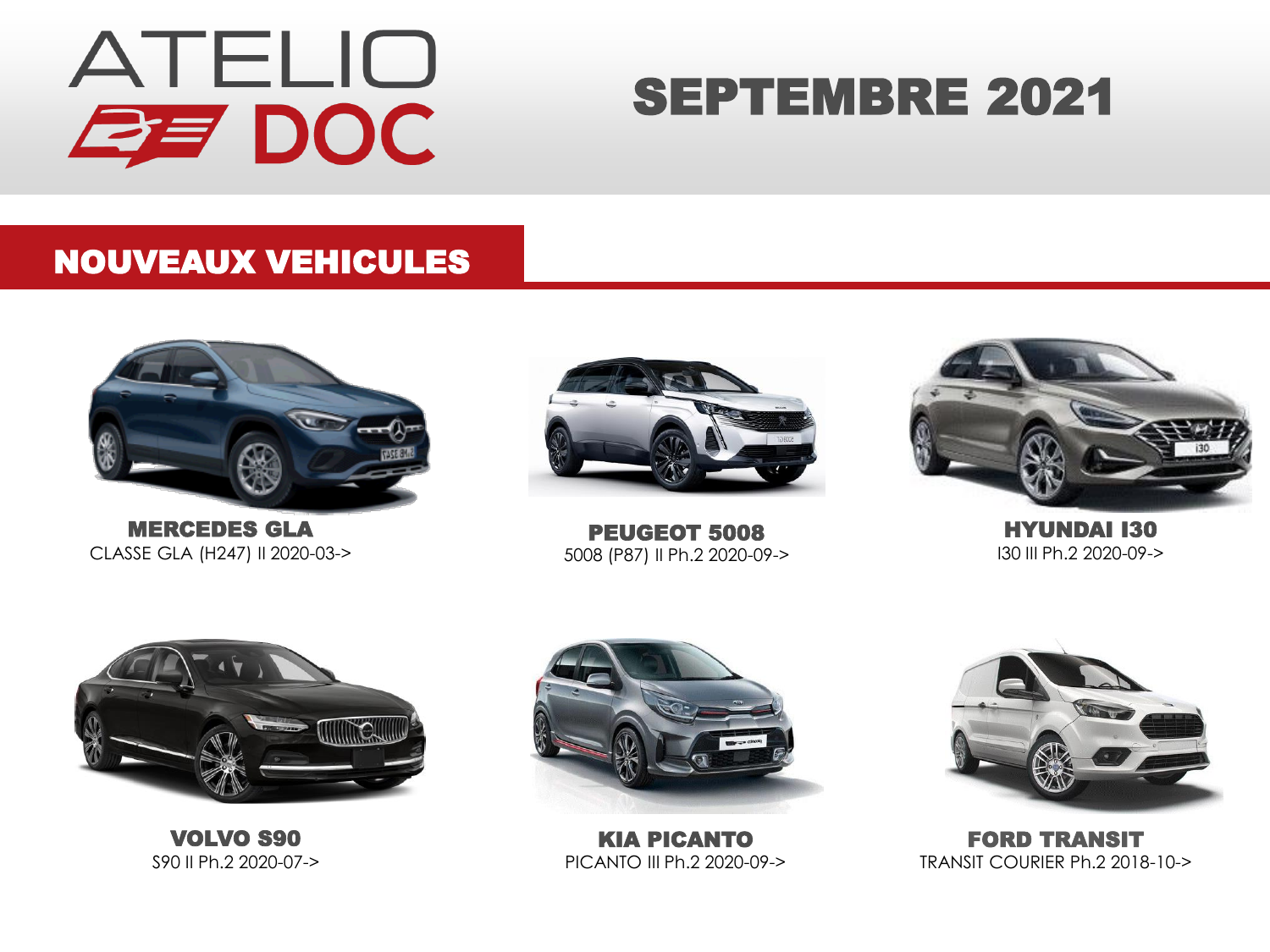

## SEPTEMBRE 2021

#### VEHICULES MIS A JOUR



AUDI A3 A3 IV 2020-03->



RENAULT CAPTUR CAPTUR II 2019-12->



MAZDA 2 2 III Ph.2 2019-06->



FORD TRANSIT TRANSIT V Ph.2 2019-06->



SUBARU XV XV I Ph.1 2012-01->2016-06



JAGUAR F-TYPE F-TYPE Ph.3 2020-01->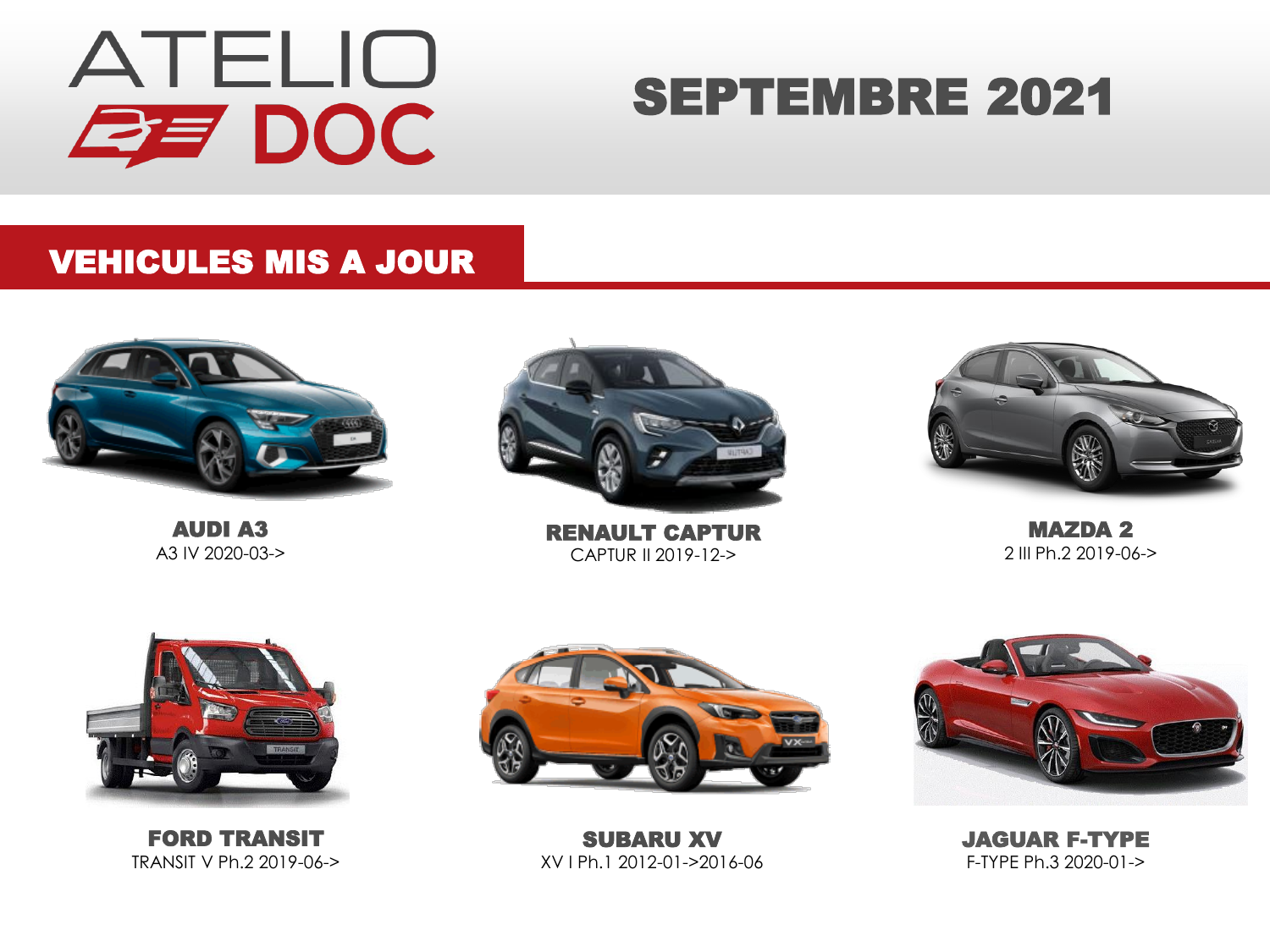# ATELIO **ZE DOC**

### Véhicules mis à jour

| <b>MARQUE</b>    | <b>MODELE</b>                                  | <b>MARQUE</b>     | <b>MODELE</b>                                          |
|------------------|------------------------------------------------|-------------------|--------------------------------------------------------|
| <b>AUDI</b>      | A3 IV 2020-03->                                | <b>FORD (EU)</b>  | TRANSIT V Ph.2 2019-06->                               |
| <b>AUDI</b>      | Q5 (8R) I Ph.1 2008-10->2012-07                | <b>HYUNDAI</b>    | GETZ Ph.1 2002-09->2005-11                             |
| <b>BMW</b>       | SERIE 3 COMPACT (E46) IV Ph.2 2003-03->2004-12 | <b>HYUNDAI</b>    | H1 STAREX I Ph.1 1997-10->2007-04                      |
| <b>BMW</b>       | SERIE 5 (E39) IV Ph.2 2000-07->2004-03         | <b>HYUNDAI</b>    | 110 II Ph.1 2013-10->                                  |
| <b>BMW</b>       | SERIE 5 GT (F07) Ph.1 2009-09->2013-12         | <b>HYUNDAI</b>    | 140 Ph.1 2011-03->2015-12                              |
| <b>BMW</b>       | X3 (E83) I Ph.1 2004-01->2006-08               | <b>HYUNDAI</b>    | IX35 Ph.1 2010-03->2013-09                             |
| <b>DACIA</b>     | DOKKER Ph.1 2012-09->                          | <b>JAGUAR</b>     | F-TYPE Ph.2 2017-04->                                  |
| <b>DACIA</b>     | LOGAN II Ph.1 2012-10->2017-09                 | <b>JAGUAR</b>     | F-TYPE Ph.3 2020-01->                                  |
| <b>FIAT</b>      | 500 ABARTH II Ph.1 2008-05->                   | <b>LAND ROVER</b> | RANGE SPORT I Ph.2 2009-09->2012-12                    |
| <b>FIAT</b>      | 500 II Ph.2 2015-04->                          | <b>MAZDA</b>      | 2 III Ph.2 2019-06->                                   |
| <b>FIAT</b>      | BRAVO II Ph.2 2010-06->                        | <b>MERCEDES</b>   | CLASSE C (W204/S204/C204) III Ph.2 2011-01-            |
| <b>FIAT</b>      | FREEMONT 2011-06->                             | <b>MERCEDES</b>   | $>2014-06$<br>CLASSE CLS (C218/X218) II Ph.2 2014-06-> |
| <b>FORD (EU)</b> | PUMA I 1997-06->2002-09                        | <b>MERCEDES</b>   | CLASSE CLS (C219) I Ph.1 2004-09->2008-04              |
| <b>FORD (EU)</b> | RANGER IV Ph.1 2011-11->2015-12                | <b>MERCEDES</b>   | CLASSE M (W163) I Ph.1 1998-01->2001-09                |